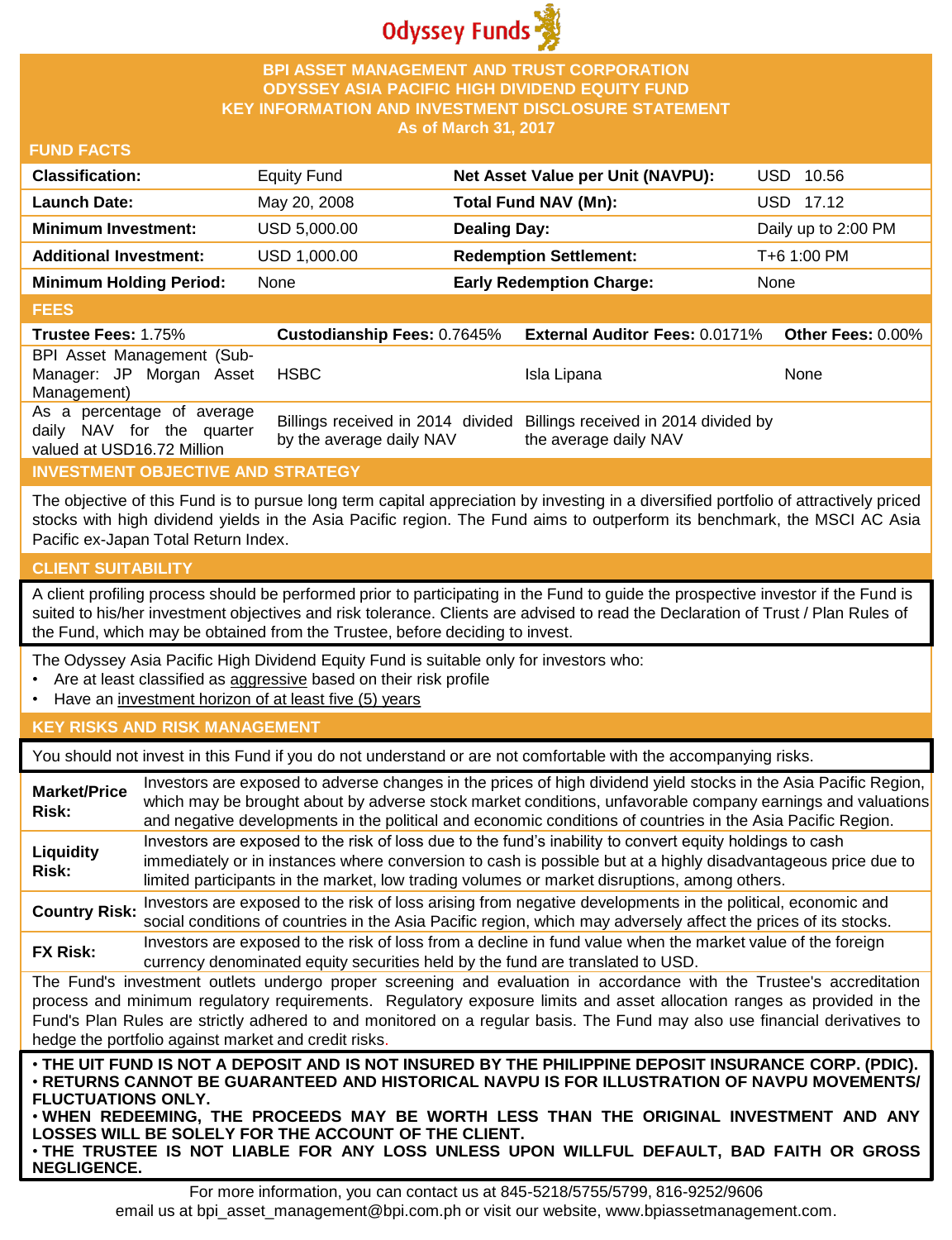#### **FUND PERFORMANCE AND STATISTICS AS OF MARCH 31, 2017**

(Purely for reference purposes and is not a guarantee of future results)



Benchmark\* : MSCI AC Asia Pacific ex-Japan Total Return Index

| <b>CUMULATIVE PERFORMANCE (%) 1</b>    |            |       |         |             |         |                   |
|----------------------------------------|------------|-------|---------|-------------|---------|-------------------|
|                                        | 1 mo       | 3 mos | 6 mos   | <b>1 YR</b> | 3 YRS   | S.I. <sup>5</sup> |
| Fund                                   | 3.43       | 10.11 | 3.83    | 8.98        | 9.09    | 5.60              |
| <b>Benchmark</b>                       | 3.08       | 13.35 | 7.26    | 18.19       | 11.13   | 24.48             |
| <b>ANNUALIZED PERFORMANCE (%) 1</b>    |            |       |         |             |         |                   |
|                                        | 1 YR       | 2 YRS | 3 YRS   | 4 YRS       | 5 YRS   | S.I. <sup>5</sup> |
| Fund                                   | 8.98       | 0.67  | 2.94    | 0.36        | 2.14    | 0.62              |
| <b>Benchmark</b>                       | 18.19      | 2.23  | 3.58    | 3.23        | 4.76    | 2.50              |
| <b>CALENDAR YEAR PERFORMANCE (%) 1</b> |            |       |         |             |         |                   |
|                                        | <b>YTD</b> | 2015  | 2014    | 2013        | 2012    | 2011              |
| Fund                                   | 10.11      | 3.45  | $-9.91$ | 7.08        | $-5.41$ | 21.10             |
| <b>Benchmark</b>                       | 13.35      | 6.18  | $-9.47$ | 3.71        | 2.65    | 22.75             |

## **PORTFOLIO COMPOSITION**

| <b>Allocation</b>                                   | % of Fund     |
|-----------------------------------------------------|---------------|
| Equities                                            | 98.01         |
| Cash                                                | 3.14          |
| Time deposits and money market                      |               |
| Other receivables - net of liabilities <sup>6</sup> | -1.15         |
| <b>Top Five Sector Holdings</b>                     | % of Equities |
| <b>Financials</b>                                   | 38.24         |
| Industrials                                         | 12.70         |
| Utilities                                           | 10.53         |
| Information Technology                              | 8.04          |
| Energy                                              | 6.22          |
| <b>Top Five Country Weightings</b>                  | % of Equities |
| China                                               | 23.38         |
| Australia                                           | 20.71         |
| Korea                                               | 15.04         |
| Hong Kong                                           | 13.01         |
| Thailand                                            | 9.85          |

| <b>NAVPU over the past 12 months</b>     |       |
|------------------------------------------|-------|
| Highest                                  | 10.63 |
| Lowest                                   | 9.18  |
| <b>STATISTICS</b>                        |       |
| Portfolio Beta                           | 0.92  |
| Volatility, Past 1 Year (%) <sup>2</sup> | 11.61 |
| Sharpe Ratio <sup>3</sup>                | 0.78  |
| Information Ratio <sup>4</sup>           | -1.71 |
| Current Number of Holdings               | 68    |
|                                          |       |

#### <sup>1</sup>Returns are net of fees.

<sup>2</sup>Measures the degree to which the Fund fluctuates vis-à-vis its average return over a period of time.

<sup>3</sup>Used to characterize how well the return of a Fund compensates the investor for the level of risk taken. The higher the number, the better.

<sup>4</sup>Measures reward-to-risk efficiency of the portfolio relative to the benchmark. The higher the number, the higher the reward per unit of risk.

<sup>5</sup>Since inception.

6 Includes accrued income, investment securities purchased, accrued expenses, etc.

\*Declaration of Trust is available upon request through branch of account.

# **TOP TEN HOLDINGS**

| Name                         | % of Equities |
|------------------------------|---------------|
| Korea Electric Power         | 5.65          |
| Bangkok Bank                 | 4.99          |
| <b>HSBC Holdings</b>         | 4.92          |
| <b>CK Hutchison Holdings</b> | 4.88          |
| China Mobile                 | 4.40          |
| LG Uplus                     | 3.55          |
| <b>CNOOC</b>                 | 3.17          |
| DBS Group Holdings           | 2.91          |
| Yuanta Financial Holdings    | 2.91          |
| QBE Insurance Group          | 2.78          |

# **RELATED PARTY TRANSACTIONS\***

The Fund has no transactions and outstanding investments with entities related to BPI Asset Management and Trust Corporation (BPI AMTC).

\* Related party in accordance with BPI AMTC's internal policy.